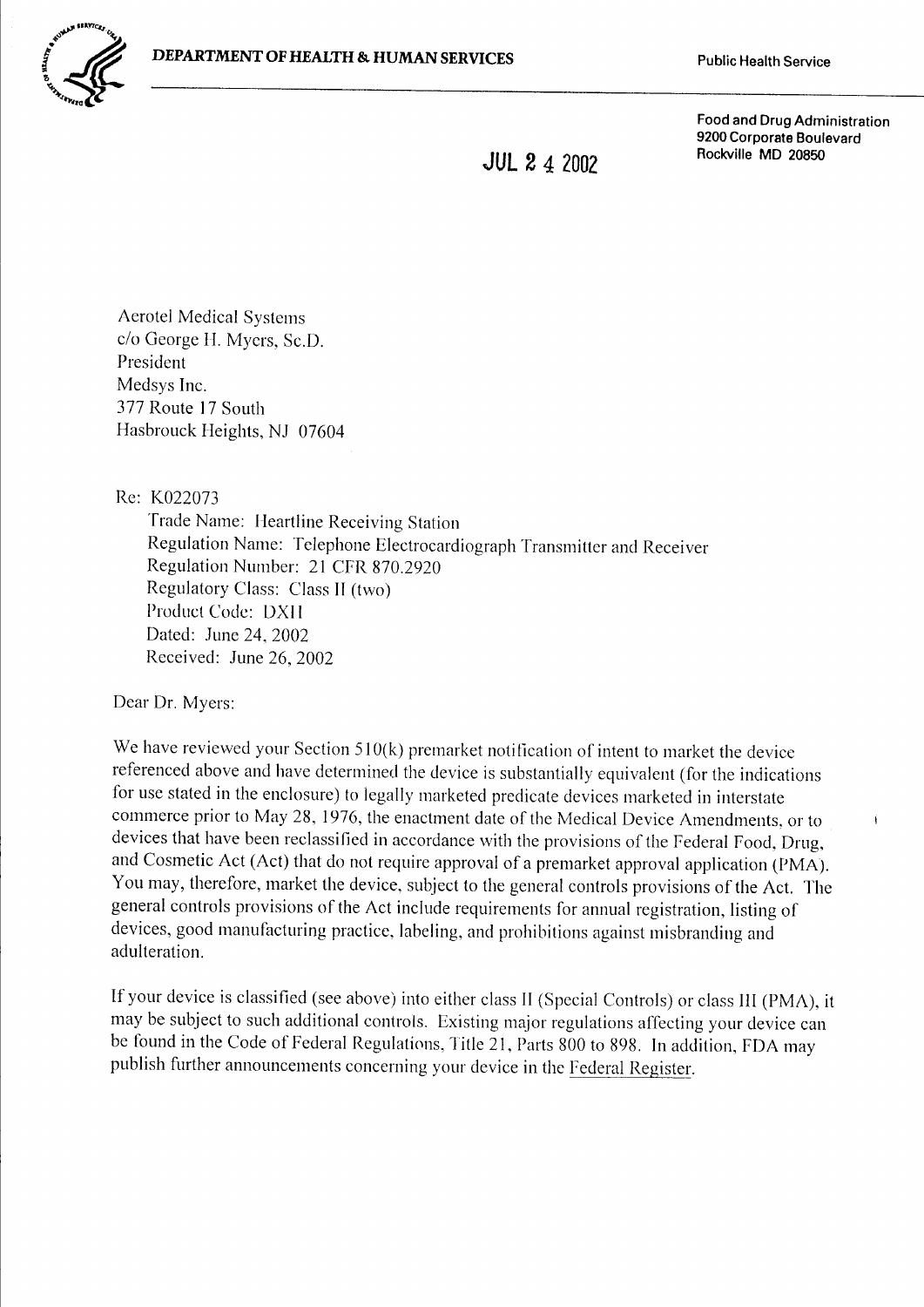## Page 2 – George S. Myers, Sc.D.

Please be advised that FDA's issuance of a substantial equivalence determination does not mean that FDA has made a determination that your device complies with other requirements of the Act or any Federal statutes and regulations administered by other Federal agencies. you must comply with all the Act's requirements, including, but not limited to: registration and listing (21) CFR Part 807); labeling (21 CFR Part 801); good manufacturing practice requirements as set forth in the quality systems (QS) regulation (21 CFR Part 820); and if applicable, the electronic product radiation control provisions (Sections 531-542 of the Act); 21 CFR 1000-1050.

This letter will allow you to begin marketing your device as described in your Section  $510(k)$ premarket notification. The FDA finding of substantial equivalence of your device to a legally marketed predicate device results in a classification for your device and thus, permits your device to proceed to the market.

If you desire specific advice for your device on our labeling regulation (21 CFR part 801 and additionally 21 CFR Part 809.10 for in vitro diagnostic devices), please contact the Office of Compliance at (301) 594-4646. Additionally, for questions on the promotion and advertising of your device, please contact the Office of Compliance at (301) 594-4639. Also, please note the regulation entitled, "Misbranding by reference to premarket notification" (21 CFR Part 807.97). Other general information on your responsibilities under the Act may be obtained from the Division of Small Manufacturers, International and Consumer Assistance at its toll-free number (800) 638-2041 or (301) 443-6597 or at its Interner address http://www.fda.gov/cdrh/dsma/dsmamain.html

Sincerely yours,

D'onna-Bea Tillman, Ph.D. Acting Director Division of Cardiovascular Devices Office of Device Evaluation Center for Devices and Radiological Health

 $\mathbf{I}$ 

Enclosure